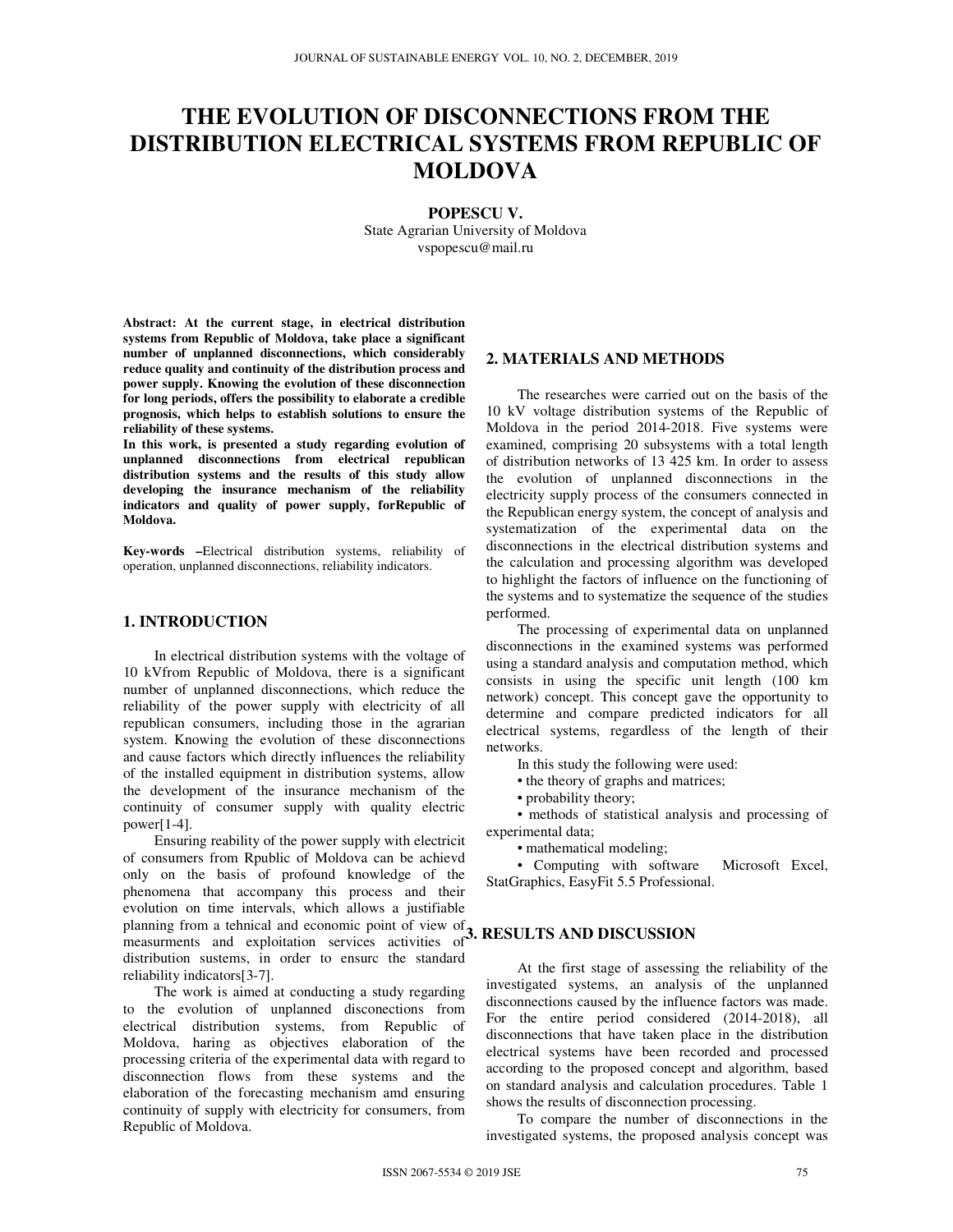used, according to which all unplanned disconnections were reported at a specific length unit (100 km of network). This gave the opportunity to homogenize the initial information and to obtain compatible and comparable results for systems with different lengths of networks.

Figure 1 shows the annual distribution of specific refusals (reported at a 100 km of line) for the five examined systems.

| <b>System</b>           | <b>Subsystem</b> | The number of unplanned disconnections |      |      |      |       |                |       |  |  |
|-------------------------|------------------|----------------------------------------|------|------|------|-------|----------------|-------|--|--|
|                         |                  | 2014                                   | 2015 | 2016 | 2017 | 2018  | <b>Mediate</b> | $\%$  |  |  |
| $\mathbf{1}$            | 1.1              | 260                                    | 250  | 460  | 277  | 379   | 325            | 3,6   |  |  |
|                         | 1.2              | 412                                    | 235  | 309  | 237  | 320   | 303            | 3,3   |  |  |
|                         | 1.3              | 680                                    | 415  | 1011 | 596  | 650   | 670            | 7,4   |  |  |
|                         | 1.4              | 498                                    | 472  | 875  | 383  | 636   | 573            | 6,3   |  |  |
|                         | 1.5              | 130                                    | 198  | 265  | 372  | 495   | 292            | 3,2   |  |  |
|                         | <b>TOTAL</b>     | 1980                                   | 1570 | 2920 | 1865 | 2480  | 2163           | 23,9  |  |  |
| $\overline{2}$          | 2.1              | 330                                    | 580  | 340  | 286  | 481   | 403            | 4,5   |  |  |
|                         | 2.2              | 411                                    | 240  | 320  | 283  | 407   | 332            | 3,7   |  |  |
|                         | 2.3              | 520                                    | 468  | 650  | 485  | 546   | 534            | 5.9   |  |  |
|                         | 2.4              | 359                                    | 202  | 320  | 208  | 233   | 264            | 2,9   |  |  |
|                         | <b>TOTAL</b>     | 1620                                   | 1490 | 1630 | 1262 | 1667  | 1534           | 16,9  |  |  |
| 3                       | 3.1              | 243                                    | 250  | 220  | 231  | 313   | 251            | 2,8   |  |  |
|                         | 3.2              | 259                                    | 165  | 270  | 245  | 360   | 260            | 2,9   |  |  |
|                         | 3.3              | 297                                    | 195  | 349  | 316  | 391   | 310            | 3,4   |  |  |
|                         | 3.4              | 324                                    | 350  | 301  | 396  | 492   | 373            | 4,1   |  |  |
|                         | <b>TOTAL</b>     | 1123                                   | 960  | 1140 | 1188 | 1556  | 1193           | 13,2  |  |  |
| $\overline{\mathbf{4}}$ | 4.1              | 1102                                   | 907  | 1093 | 858  | 1112  | 1014           | 11,2  |  |  |
|                         | 4.2              | 749                                    | 353  | 377  | 501  | 566   | 509            | 5,6   |  |  |
|                         | <b>TOTAL</b>     | 1851                                   | 1260 | 1470 | 1359 | 1678  | 1524           | 16,8  |  |  |
| 5                       | 5.1              | 270                                    | 186  | 403  | 425  | 573   | 371            | 4,1   |  |  |
|                         | 5.2              | 651                                    | 614  | 567  | 524  | 644   | 600            | 6,6   |  |  |
|                         | 5.3              | 1040                                   | 1160 | 840  | 622  | 645   | 901            | 10,0  |  |  |
|                         | 5.4              | 529                                    | 458  | 530  | 403  | 567   | 497            | 5,5   |  |  |
|                         | 5.5              | 311                                    | 222  | 261  | 484  | 384   | 272            | 3,0   |  |  |
|                         | <b>TOTAL</b>     | 2801                                   | 2640 | 2501 | 2458 | 2813  | 2642           | 29,2  |  |  |
| <b>TOTAL SYSTEMS</b>    |                  | 9375                                   | 7920 | 9661 | 8132 | 10194 | 9056           | 100,0 |  |  |

|  |  | Table 1. Annual evolution of unplanned disconnections in the examined systems |
|--|--|-------------------------------------------------------------------------------|
|  |  |                                                                               |



**Fig.1. Annual distribution of disconnections, reported to a specific length unit(100 km of line)**